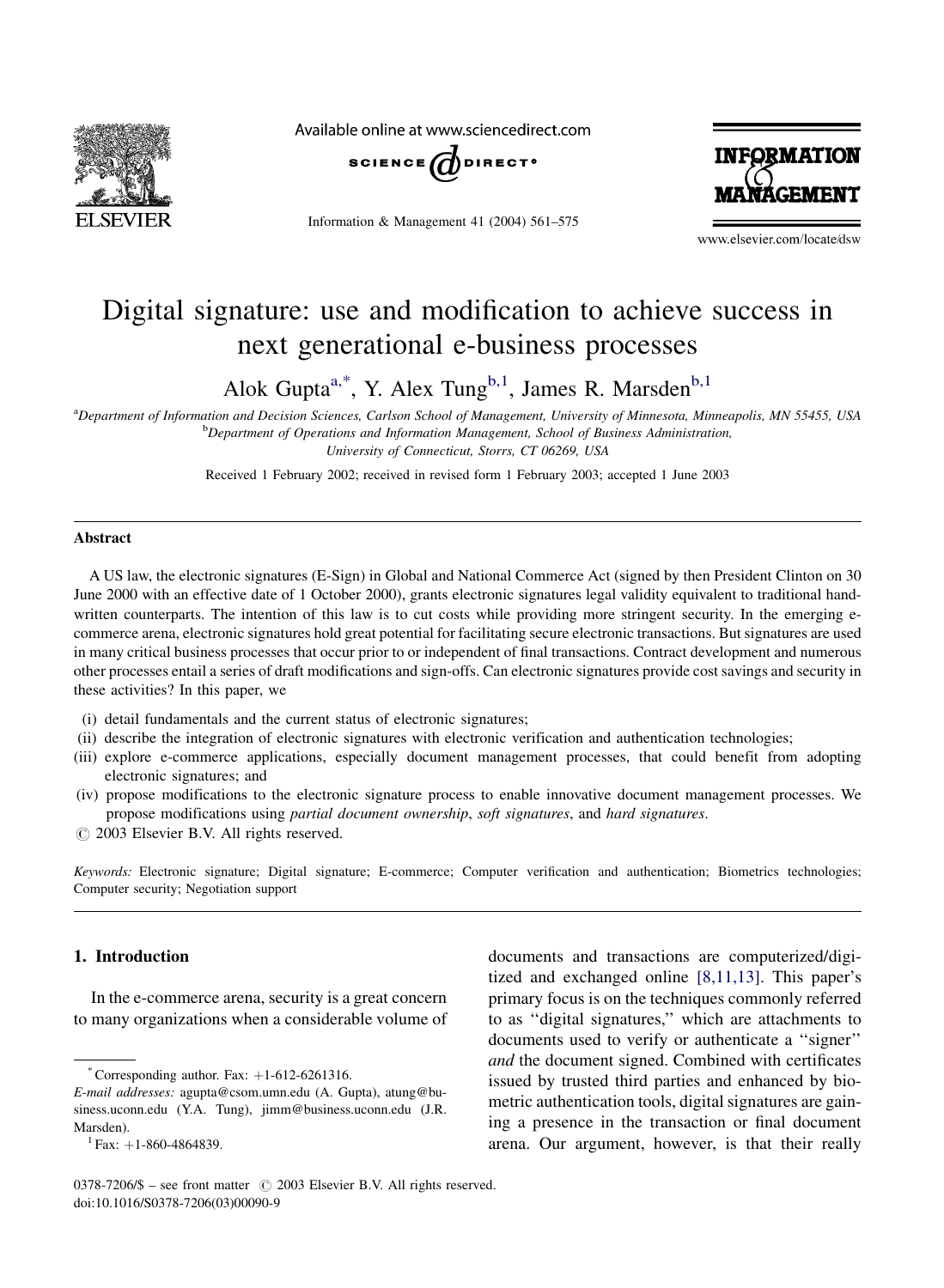significant benefits for companies and organizations lie in potential improvement of stepwise sign-off processes including negotiation and contract/document generation.

Following the American Bar Association (ABA) guidelines [\[1\],](#page--1-0) we differentiate digital signatures from the more mundane digitized images of hand-written signatures, such as typed notations like '/s/John Smith', or even addressing notations, such as electronic mail headers. In addition to improved security, digital signatures provide the following advantages:

- (i) no need to print out documents for signing;
- (ii) reduced storage of paper copies;
- (iii) improved management and access (anytime/anywhere) of electronic versus paper documents;
- (iv) elimination of need for faxing or overnight mailing—reduction of cycle time;
- (v) improved security of document transmission; and
- (vi) enhanced management processes outside the "final signature" step.

The concepts and ideas in this paper have been developed in an attempt to adopt leading edge digital signature technologies for everyday business processes. Operational managers helped in shaping and refining the vision of an ideal system and helped identify the shortcomings/limitations of current digital signature technology. Such interaction is critically important in understanding existing practices as well as in shaping technological solutions that enabled process enhancements.

### 2. Concept and current status of digital signature

Digital signatures process is based on the idea of asymmetric encryption. Each user of this paradigm has two ''keys'' assigned to them. One of the keys is known only to the user and is called ''private'' key while the other key is public knowledge and is known as ''public'' key. Both public and private keys can be used to encrypt or decrypt data, however, whatever is encrypted by public key can only be decrypted by private key and vice versa. Typical encryption, for example the encryption of credit card information for online transactions, requires that the data be encrypted using recipients public key so that only intended

receiver (such as Amazon.com) can decrypt the data. However, digital signature involves reverse of the encryption process. The data is encrypted with the private key of an entity and anyone can decrypt it using the public key; since a public key can only decrypt the data from a corresponding private key, the identity of the sender is verified. Since digital signatures are often used with large documents and encryption is a computationally intensive technique, instead of encrypting the document, a hash of the document is typically computed and encrypted. A hash is a unique representation of a text but typically would be much smaller in size as compared to the original document. There are a variety of asymmetric cryptosystems that create and verify digital signatures. While these use different algorithms, they share the operational pattern described above. [Fig. 1](#page--1-0) depicts the digital signature creation and verification processes.We use the term authentication to refer to any process through which one verifies information. One may want to verify the origin of a document, the identity of the sender, the time and date a document was sent and/or signed, the identity of a computer or user, etc. The process of verification involves the following elements:

Digital signature: Created and verified using a cryptosystem.

Private key: One part of the key used to create the digital signature; known only to the signer.

Public key: The second part of the key used to decrypt or verify the digital signature; available to all those needing to communicate with the signer or validate the document, etc.

Hash function: Algorithm used in creating a digital representation, unique to a message or document, in the form of a hash value or hash result.

The ABA guidelines provide the following summary of the digital signature process:

To sign a document or any other item of information, the signer first delimits precisely the borders of what is to be signed. The delimited information to be signed is termed the ''message'' ... a hash function in the signer's software computes a hash result unique (for all practical purposes) to the message. The signer's software then transforms the hash result into a digital signature using the signer's private key. The resulting signature is thus